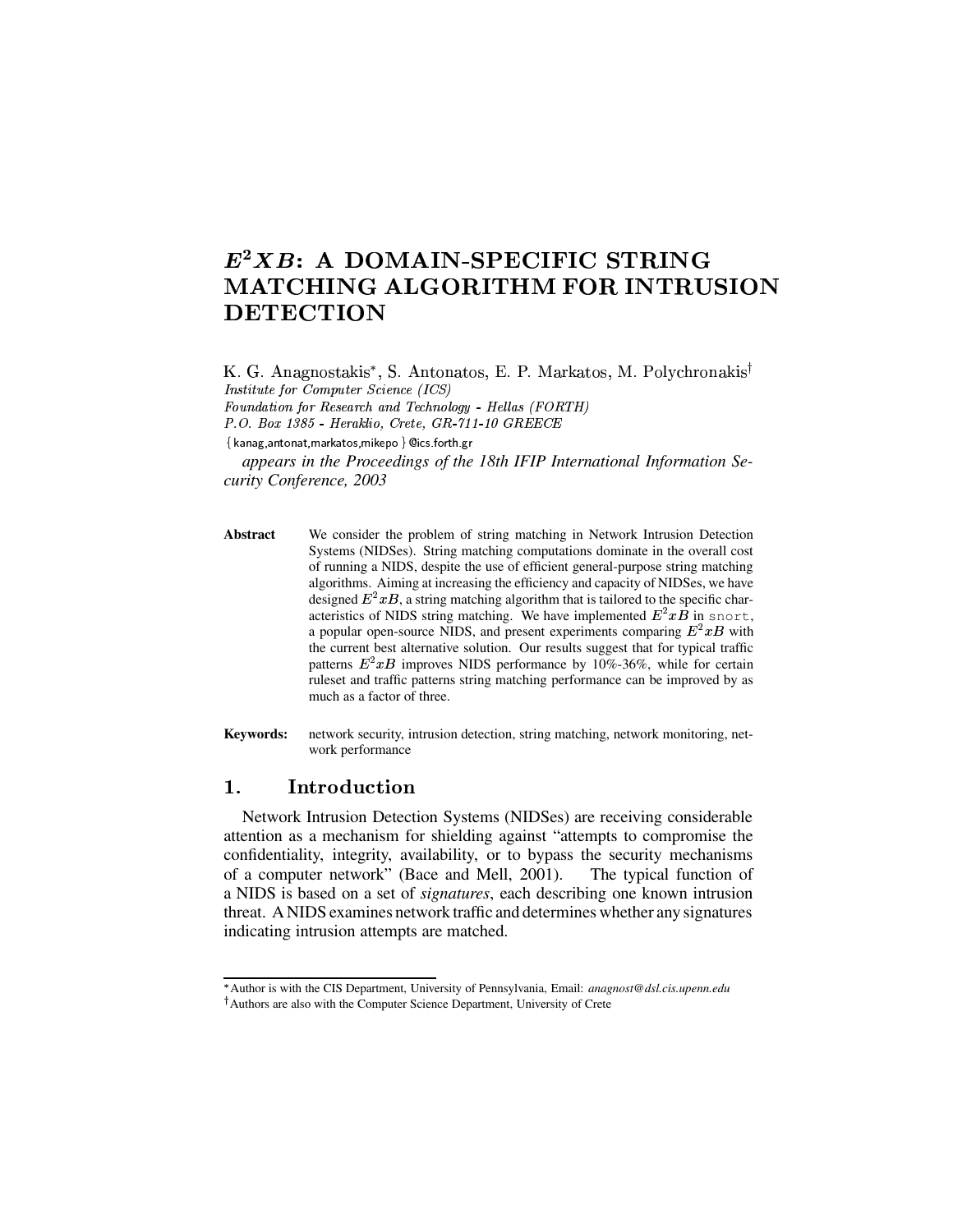The simplest and most common form of NIDS inspection is to match string patterns against the payload of packets captured on a network link. The use of existing efficient string matching algorithms for this purpose, such as (Boyer and Moore, 1977; Aho and Corasick, 1975), bears a significant cost: recent measurements of the snort NIDS (Roesch, 1999) on a production network show that as much as 31% of total processing is due to string-matching (Fisk and Varghese, 2002). The same study also reports that in the case of Webintensive traffic, this cost is increased to as much as 80% of the total processing time. At the same time, NIDSes need to be highly efficient to keep up with increasing link speeds, and, as the number of potential threats (and associated signatures and rules) is expected to grow, the cost of string matching is likely to increase even further.

These trends motivate the study of new string matching algorithms tailored to the particular requirements and characteristics of Intrusion Detection, much like domain-specific algorithms were developed for efficient routing lookups and packet classification in IP forwarding (Lakshman and Stiliadis, 1998; Gupta and McKeown, 1999).

In this context, we present  $E^2 x B$ , a string matching algorithm that is designed specifically for the relatively small input size (in the order of packet size) and small expected matching probability that is common in a NIDS environment. These assumptions allow string matching to be enhanced by first testing the input (e.g., the payload of each packet) for *missing* fixed-size sub-strings of the original signature string, called *elements*. The false positives induced by  $E^2xB$ , e.g., cases with all fixed-size sub-strings of the signature showing up in arbitrary positions within the input, can then be separated from actual matches using standard string matching algorithms, such as the Boyer-Moore algorithm (Boyer and Moore, 1977). Experiments with  $E^2xB$  implemented in snort, show that in common cases,  $E^2xB$  is more efficient than existing algorithms by up to 36%, while in certain scenarios,  $E^2 x B$  can be three times faster. This improvement is due to an overall reduction in executed instructions and, in most cases, a smaller memory footprint than existing algorithms.

#### $\overline{2}$ . Background

The general problem of designing algorithms for string matching is wellresearched. One of the most widely used algorithms was first proposed in (Boyer and Moore, 1977). The Boyer-Moore algorithm compares the search string with the input starting from the rightmost character of the search string. This allows the use of two heuristics that may reduce the number of comparisons needed for string matching (compared to the naive algorithm). Both heuristics are triggered on a mismatch. The first heuristic, called the *bad character heuristic*, works as follows: if the mismatching character appears in the search string, the search string is shifted so that the mismatching character is aligned with the rightmost position at which the mismatching character appears in the search string. If the mismatching character does not appear in the search string,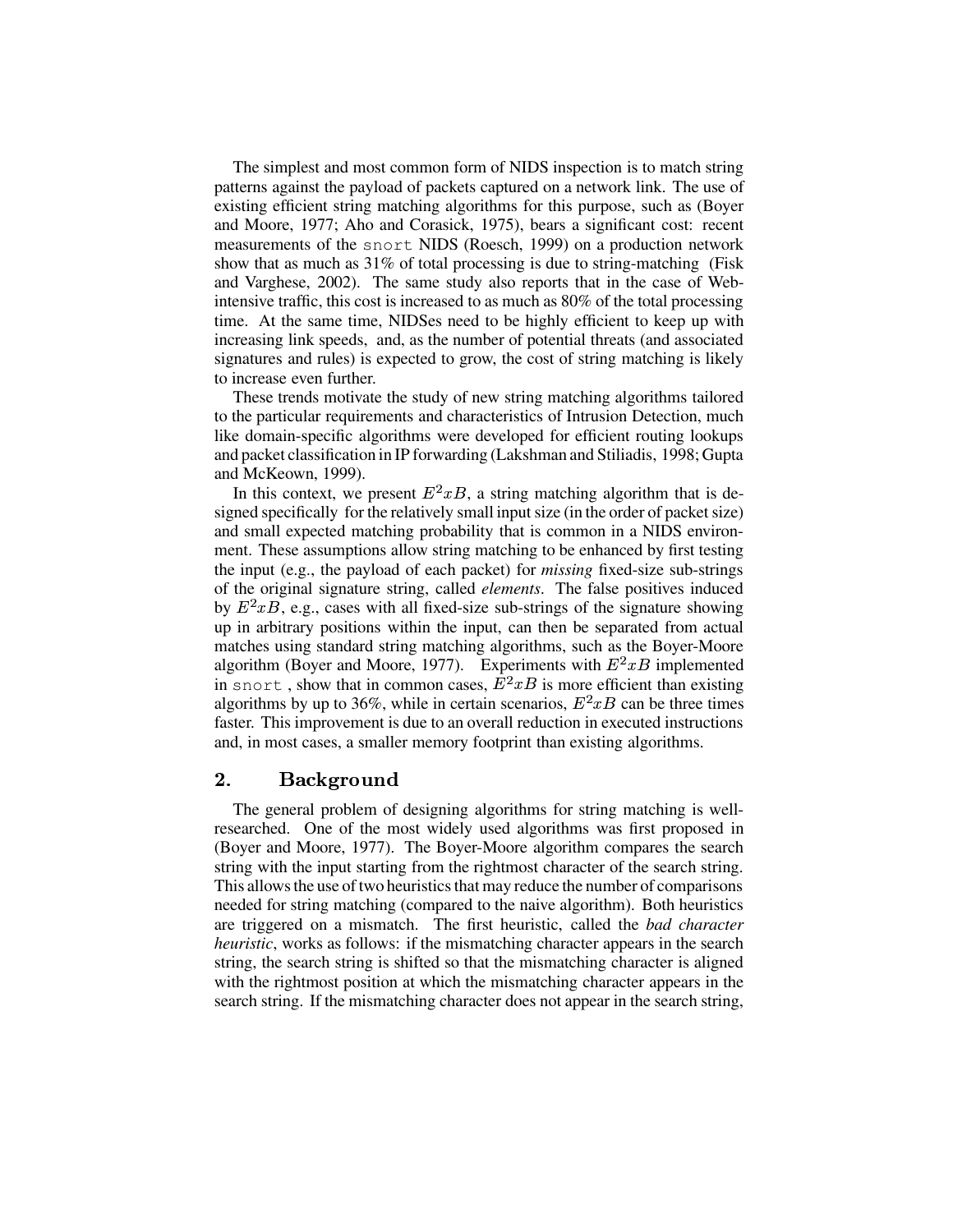the search string isshifted so that the first character of the pattern is one position past the mismatching character in the input. The second heuristic, called the *good suffixes heuristic*, is also triggered on a mismatch. If the mismatch occurs in the middle of the search string, then there is a non-empty suffix that matches. The heuristic then shifts the search string up to the next occurrence of the suffix in the string. Horspool (1980) improved the Boyer-Moore algorithm with a simpler and more efficient implementation that uses only the bad-character heuristic.

Aho and Corasick (1975) provided an algorithm for concurrently matching multiple strings. The set of strings is used to construct an automaton which is able to search for all strings concurrently. The automaton consumes the input one character at-a-time and keeps track of patterns that have (partially) matched the input.

Fisk and Varghese (2002) were the first to consider the design of NIDSspecific string matching algorithms. They proposed an algorithm called Setwise Boyer-Moore-Horspool, adapting the Boyer-Moore algorithm to simultaneously match a set of rules. This algorithm is shown to be faster than both Aho-Corasick and Boyer-Moore for medium-size pattern sets. Their experiments suggest triggering a different algorithm depending on the number of rules: Boyer-Moore-Horspool if there is only one rule; Set-wise Boyer-Moore-Horspool if there are between 2 and 100 rules, and Aho-Corasick for more than 100 rules. This heuristic has been incorporated in snort and provides the baseline for our comparison in Section 4. Independently of Fisk and Varghese, Coit et al. (2002) implemented a similar algorithm in snort, adapting Boyer-Moore for simultaneously matching multiple strings, derived from the exact set matching algorithm of Gusfield (1977) .

Recently, we have proposed ExB, a precursor of  $E^2 xB$ , providing quick negatives when the search string does not exist in the packet payload (Markatos et al., 2002).  $E^2xB$  provides several improvements on ExB, the most important being a faster pre-processing phase, removing much of the overhead associated with initializing the occurrence map, and a wider set of experiment results, that also highlight NIDS properties that are interesting beyond the scope of the specific algorithm.

#### $\bf{3.}$  $E^2xB$ : Exclusion-based string matching

We present an informal description of  $E^2 xB$ , first in its simplest and most intuitive form and then in its more general form.  $E^2 x B$  is based on the following simple observation:

Suppose that we want to check whether an input string  $I$  contains a small string s. If there exists at least one character of string  $s$  that is not contained in  $I$ , then  $s$  is not a substring of  $I$ .

The above simple observation can be used to quickly determine several cases where a given string  $s$  does *not* appear in the input string  $I$ : **if**  $s$  **contains at least one character that is not in** <sup>ð</sup>**, then** <sup>ï</sup> **is not asubstring of** <sup>ð</sup>. However, this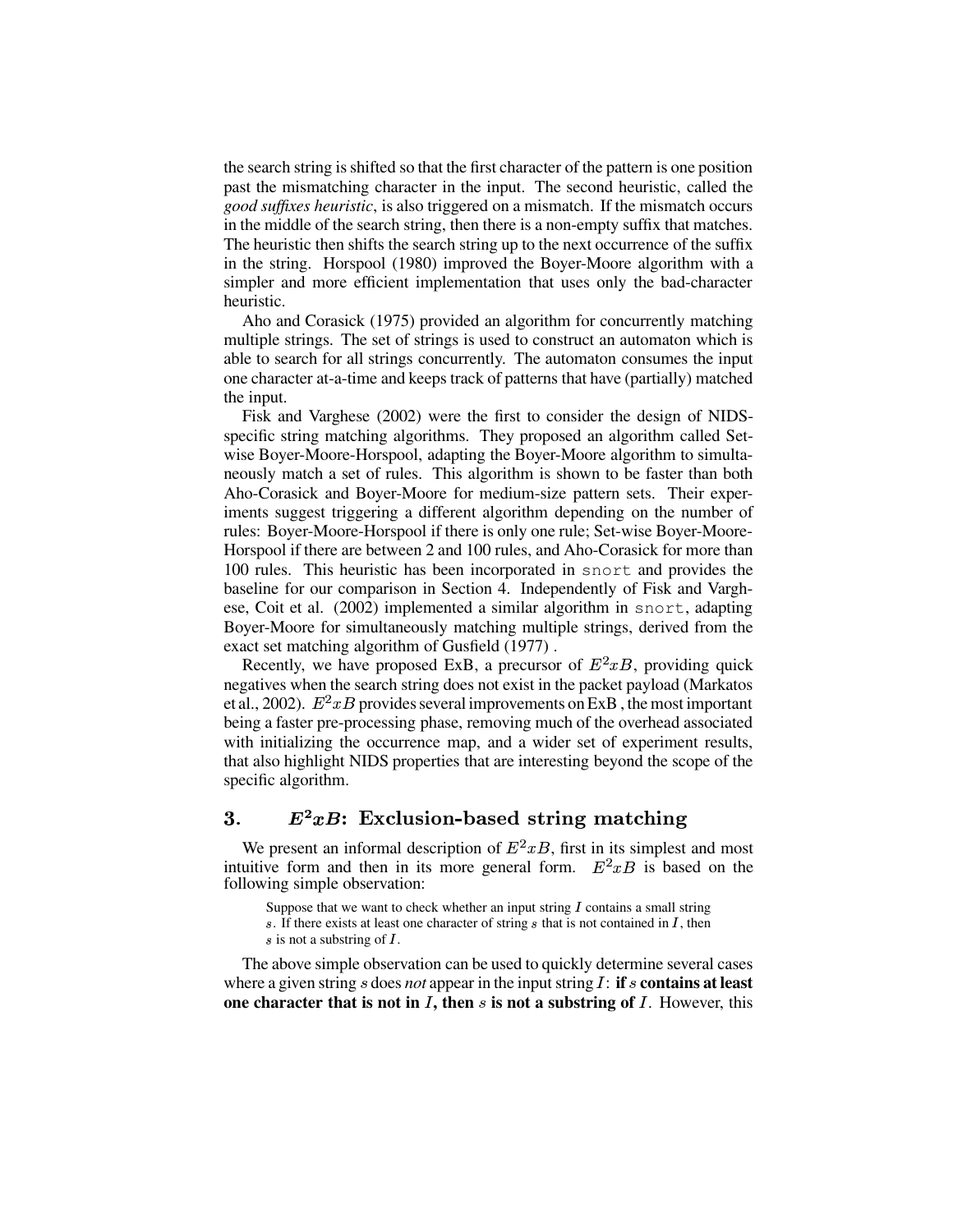observation cannot be used to determine the cases where  $s$  *is* a substring of  $I$ . Indeed, if every character of string  $s$  belongs to input string  $I$ , then we should use a standard string matching algorithms (e.g., Boyer-Moore-Horspool) to confirm whether s is actually a substring of  $I$  or not. The cases where every character of s is in  $\overline{I}$ , but s is not a substring of  $\overline{I}$  are called *false matches*, or *false positives*.

This method is effective only if there is a fast way of checking whether a given character  $c$  belongs in  $I$  or not. We perform this check with the help of an *occurrence map*. Specifically, we first *pre-process* the input string *I*, and for each (8-bit) character  $c$  that appears in string  $I$ , we mark the corresponding (i.e.  $c_{th}$ ) *cell* on the (256-cell) map. Although we could use a binary value to mark the mentioned cells (i.e. if the  $c_{th}$  position of the cell map is 1, then the character  $c$  appears in  $I$ , otherwise it does not), our experiments in (Markatos et al., 2002) suggest that the cost of cleaning (i.e. filling with zeros) the cell map for each new packet can be very high. To reduce this cost, we decided to mark the cell with the (index) number of the current network packet. Thus, if the  $c_{th}$  position of the cell map contains the number of the current network packet, the character c appears in  $I$ , otherwise it does not <sup>1</sup>.

In order to reduce the percentage of false matches, the above algorithm can be generalized for *pairs* of (8-bit) characters: instead of recording the occurrence of single characters in string  $I$ , it is possible to record the appearance of each *pair* of consecutive characters in string *I*. In the matching process, instead of determining whether each character of  $s$  appears in  $I$ , the algorithm then checks whether each pair of consecutive characters of  $s$  appears in  $I$ . If a pair is found that does not appear in I,  $E^2 x B$  knows that s is not in I.

Generalizing further, instead of using 8-bit characters, or 16-bit pairs of characters,  $E^2 x B$  can use bit-strings of arbitrary length (hereafter called *elements*). That is,  $E^2 x B$  records all (byte-aligned) bit-strings of length x. The element size exposes a trade-off: larger elements are likely to result in fewer false matches, but also increase the size of the occurrence map, which could, in turn, increase capacity misses and degrade performance.

The pseudo-code for pre-processing input and for matching a string s on input is presented in Figure 1.

The main difference between  $E^2 x B$  and ExB is the use of cells: ExB assumed an occurence *bitmap* where each element was marked by setting the 1-bit cell to 1. This required the bitmap to be cleared for each packet, adding unnecessary overhead. A second difference lies in the way the two bytes forming an element are *hashed* together.  $E^2 x B$  uses  $\overline{OR}$  while ExB uses  $XOR$ . Although in theory  $XOR$  does provide a better hash than  $OR$ , the difference in the number of collisions was found to be negligible. The value of

<sup>&</sup>lt;sup>1</sup>To reduce the number of bits needed to store the cell map, the numbers of network packets are limited to a predefined number of bits, which we call *cell* size. If the number of network packets exceed  $2^{ce\,ll}e^{i\theta}$ , then the next packet gets the number 0.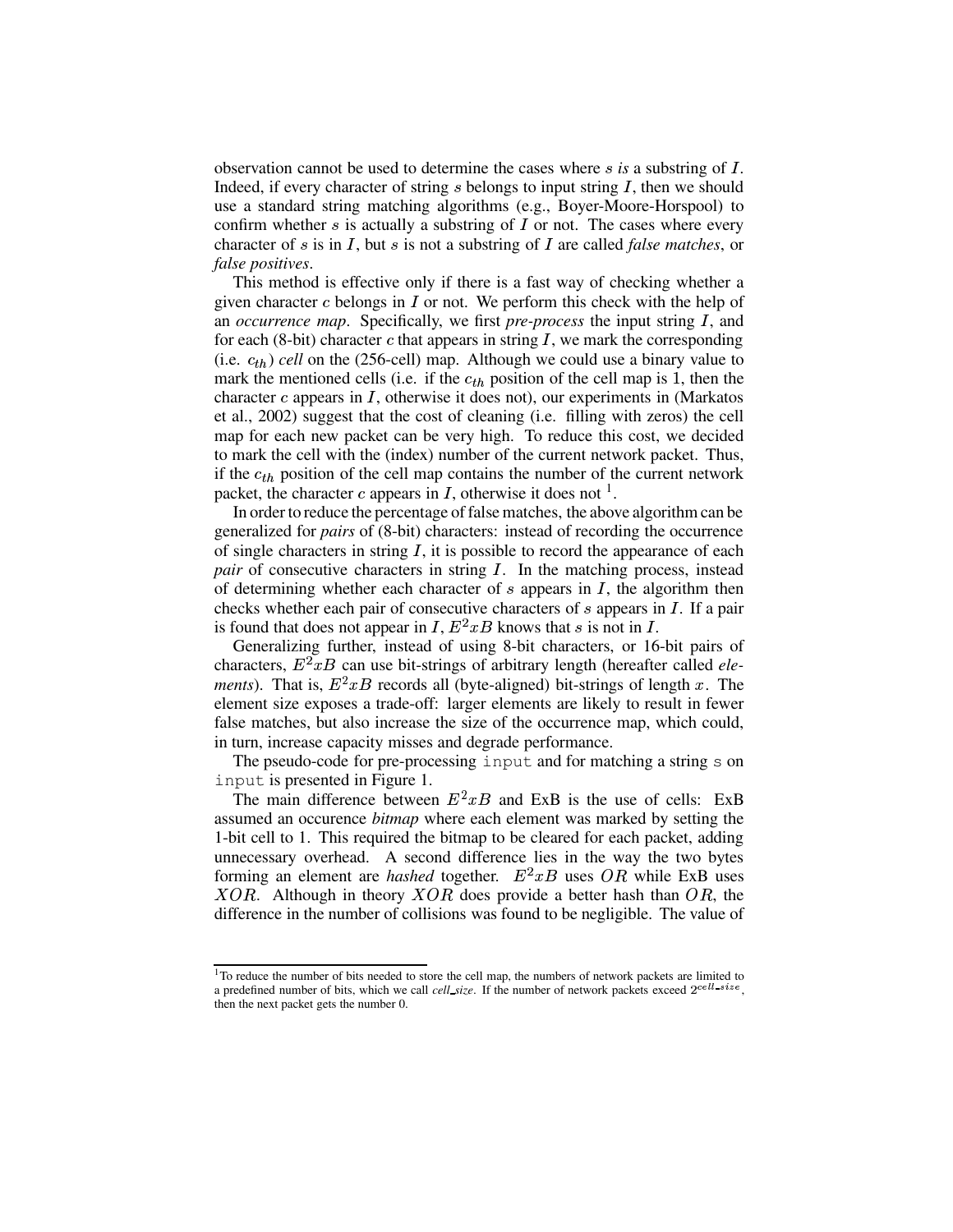```
pre_process(char *input, int len)
\left\{ \right.pktid=pktno & (1 << cellsize - 1);
  for (int idx = 0 ; idx < len-1 ; idx++) {
       element = s[idx] << ( elementsize-8 ) ^ s[idx+1];
       occurence_map [ element ] = pktid;
  \}\mathcal{E}search(char *s, char *input, int len_s, int len)
\{for (int idx = 0 ; idx < len_s-1 ; idx++) {
       element= s[idx]<< ( elementsize-8 ) ^ s[idx+1];
       if ( occurence_map [ element ] != pktid)
           return DOES_NOT_EXIST ;
  \left\{\right.return boyer_moore(s, len_s, input, len);
\mathcal{E}Figure 1. Pseudo-code for E^2 x B pre-processing and search.
```
using  $XOR$  lies more in that  $XOR$  instructions were found to result in slightly better performance. Finally, an important implementation detail that has been addressed in  $E^2xB$  is support for *case-insensitive matching*, as many NIDS signatures are case-insensitive. This is done by modifying the search procedure to test for the occurence of all four combinations of upper- and lower-case for each of the two bytes used to compute the element index.

#### 4. **Experimental evaluation**

Using trace-driven execution, we evaluate the performance of  $E^2 x B$  against the heuristic of (Fisk and Varghese, 2002) (denoted as FVh in the rest of this paper) and the implementation of (Boyer and Moore, 1977) in snort.

#### $4.1$ Environment

For all the experiments we used a PC with a Pentium 4 processor running at 1.7 GHz, with a L1 cache of 8 KB and L2 cache of 256 KB, and 512 Mbytes of main memory. The measured memory latency is 1 ns for the L1 cache, 10.9 ns for the L2 cache and 170.4 ns for the main memory, measured using  $l$ mbench (McVoy and Staelin, 1996). The host operating system is Linux (kernel version 2.4.14, RedHat 7.3). We use snort version 1.9.0 (build 205) compiled with qcc version 2.96.

Each packet is checked against the "default" rule-set of the snort distribution. The ruleset is organized as a two-dimensional chain data-structure, where each element - called a *chain header* - tests the input packet against a packet header rule. When a packet header rule is matched, the chain header points to a set of signature tests, including payload signatures that trigger the execution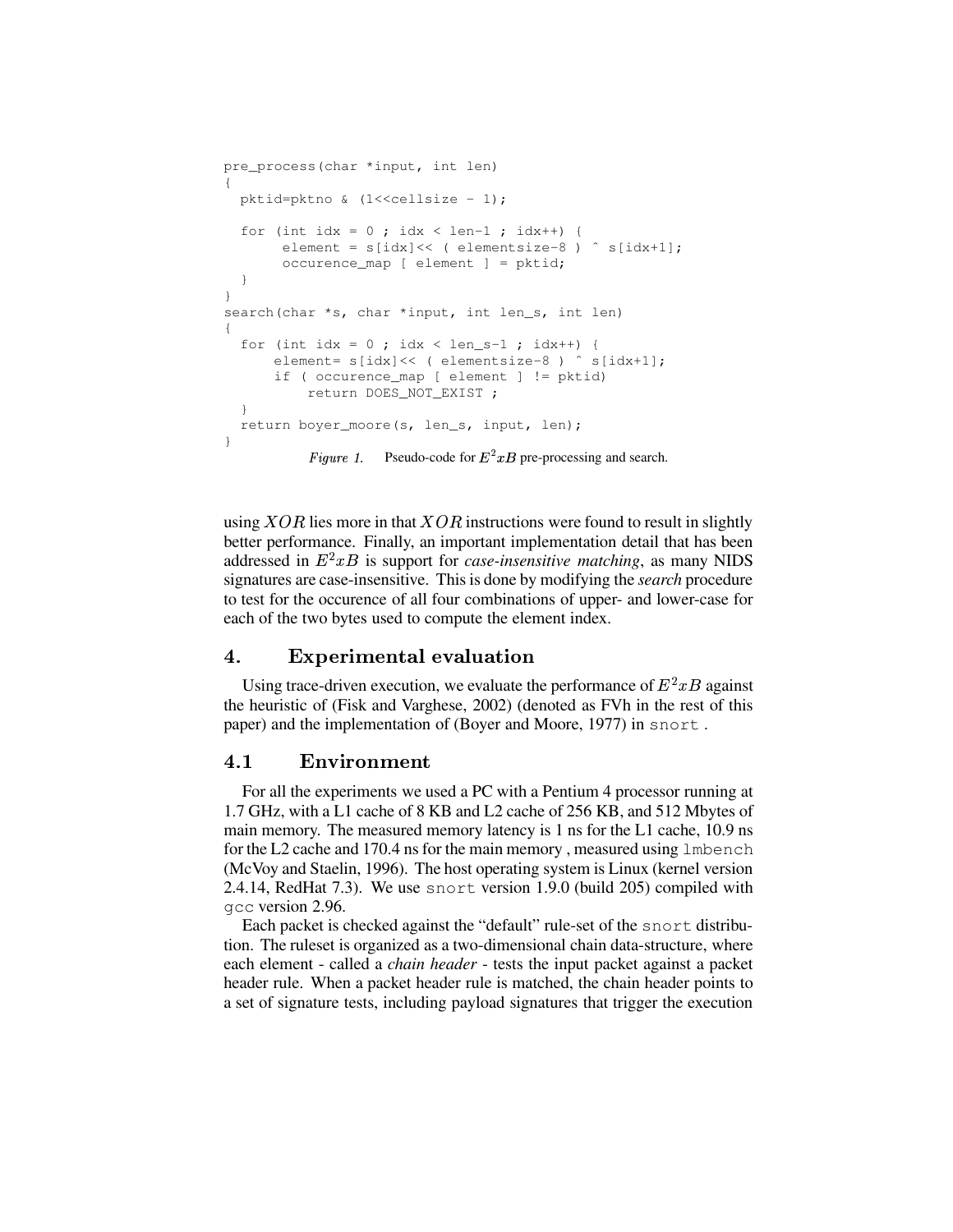

Figure 2. Effect of element and cell size  $Figure 3$ . Effect of element and cell size parameters on running time parameters on the fraction of false positives

of the string matching algorithm. The default rule-set consists of 187 chain headers with a total of 1661 rules, 1575 of which are string matching rules. We use packet traces from four different sources:

- A set of full-packet traces from the DEFCON "capture the flag" data-set. <sup>2</sup> These traces contain numerous intrusion attempts.
- A full packet trace containing Web traffic, generated by concurrently running a number of recursive woret requests on popular portal sites.
- Three header-only traces from the NLANR archive. These packet traces were taken on backbone links. Because these are header-only traces, for our experiments we added random payloads. We argue that the results are representative after determining that random payloads do not significantly alter NIDS performance.
- A set of header-only traces collected on the OC3 link connecting the  $\blacksquare$ University of Crete campus network (UCNET) to the Greek academic network (GRNET)(Courcoubetis and Siris, 1999), with random payloads.

For the experiments of Sections 4.2 and 4.3, we use the DEFCON eth0.dump2 trace containing 1,035,736 packets. For simplicity, traces are read from a local file by using the appropriate snort option, which is passed to the underlying pcap (3) library. (Replaying traces from a remote host provided similar results.)

#### $4.2$ Element and cell size

We first determine the optimal size for  $E^2xB$  elements and cells. In Figure 2 we show the fraction of false positives for different element and cell sizes,

<sup>&</sup>lt;sup>2</sup>Available at http://www.shmoo.com/cctf/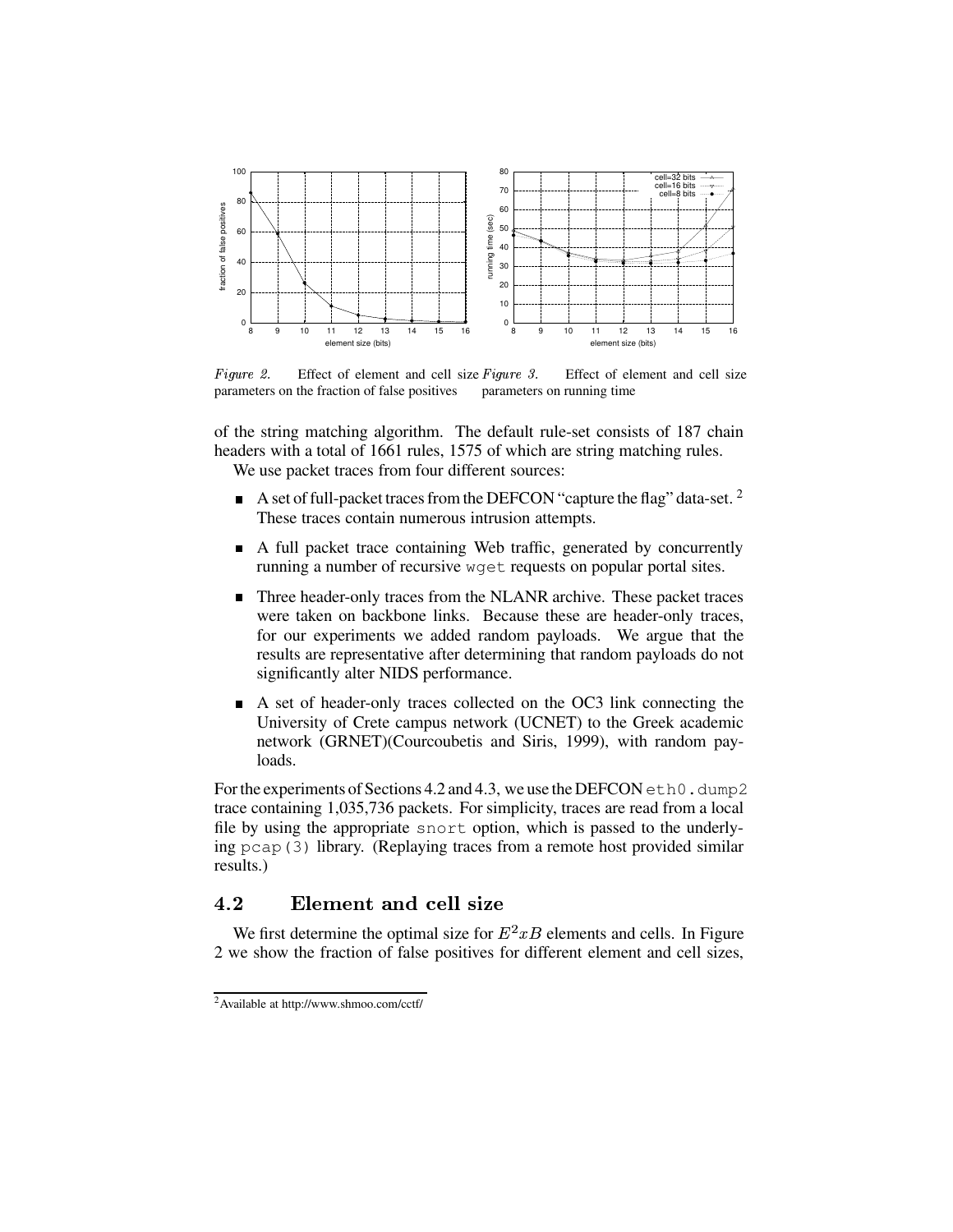and in Figure 3 the corresponding running time of snort , obtained using the time(1) facility of the host operating system. We observe that the fraction of false positives is well below 2% when using elements 13 bits or more. Completion time decreases with increasing element size, as the fraction of false positives that have to be searched using Boyer-Moore is reduced. However, it is not strictly decreasing: it is minimized at 13 bits but exhibits a slight increase for more than 13 bits, apparently because of the effect of data-structure size (8 KB for 13-bit elements, 64 KB for 16 bits, for a cell size of 8 bits) on cache performance. For our specific configuration, 13-bit elements and 8-bit cells appear to offer the best performance.

#### 4.3 áäãÑé Ã:Éêé ÁzÂkæ ÉBÂkì ÂFìÇéÅÇé}ÔPÆÙåBÂ+Ã:ÆÇåésçJæké Â

We determine if  $E^2 x B$  offers any overall improvement compared to FVh and BM using the eth0.sump2 trace. The completion time for  $E^2xB$ , BM and FVh are 30.20, 47.31 and 47.36 seconds, respectively. We observe that using  $E^2xB$ , snort is 36% faster than both known algorithms.  $E^2xB$  is faster because, in the common case, it can quickly decide that a given set of strings is not contained in a packet. More specifically, in this experiment, the string matching function was invoked 22,716,676 times. Out of those,  $E^2xB$ was able to quickly state that the considered string was not a substring of the input packet in 22,395,210 of the invocations (or 98.4%). Thus, in 98.4% of all invocations,  $E^2xB$  was able to deliver the correct answer without actually searching for the pattern in the packet. In the remaining 1.6%,  $E^2xB$  used the Boyer-Moore string searching algorithm to find whether the string is really in the packet.

#### 4.4 Other packet traces

We repeated the experiments with the three algorithms on the full set of traces. The results are summarized in Table 1. We first confirm that random payloads behave similarly to real payloads for the DEFCON eth0.dump2 trace: the difference in performance between the original trace and the trace with the payload replaced with random data is negligible for all three algorithms. Based on this observation, we can argue that using random payloads on the NLANR and UCNET traces provides a reasonably accurate estimate on how the algorithms would perform with real payloads.

Comparing the performance of the string matching algorithms, we observe that  $E^2xB$  performs better than FVh and BM on all traces except for one and that the relative improvement varies. It is also interesting to see that FVh, reported in (Fisk and Varghese, 2002) to perform better than BM, sometimes performs worse for the traces examined. Although the improvement of  $E^2xB$ is typically between 25% and 35%, and can be as high as 36.17%, there are cases where the gain is only around 8% or, even in the case of the NLANR AIX trace, worse than BM by 8%. This appears to relate, at least in part,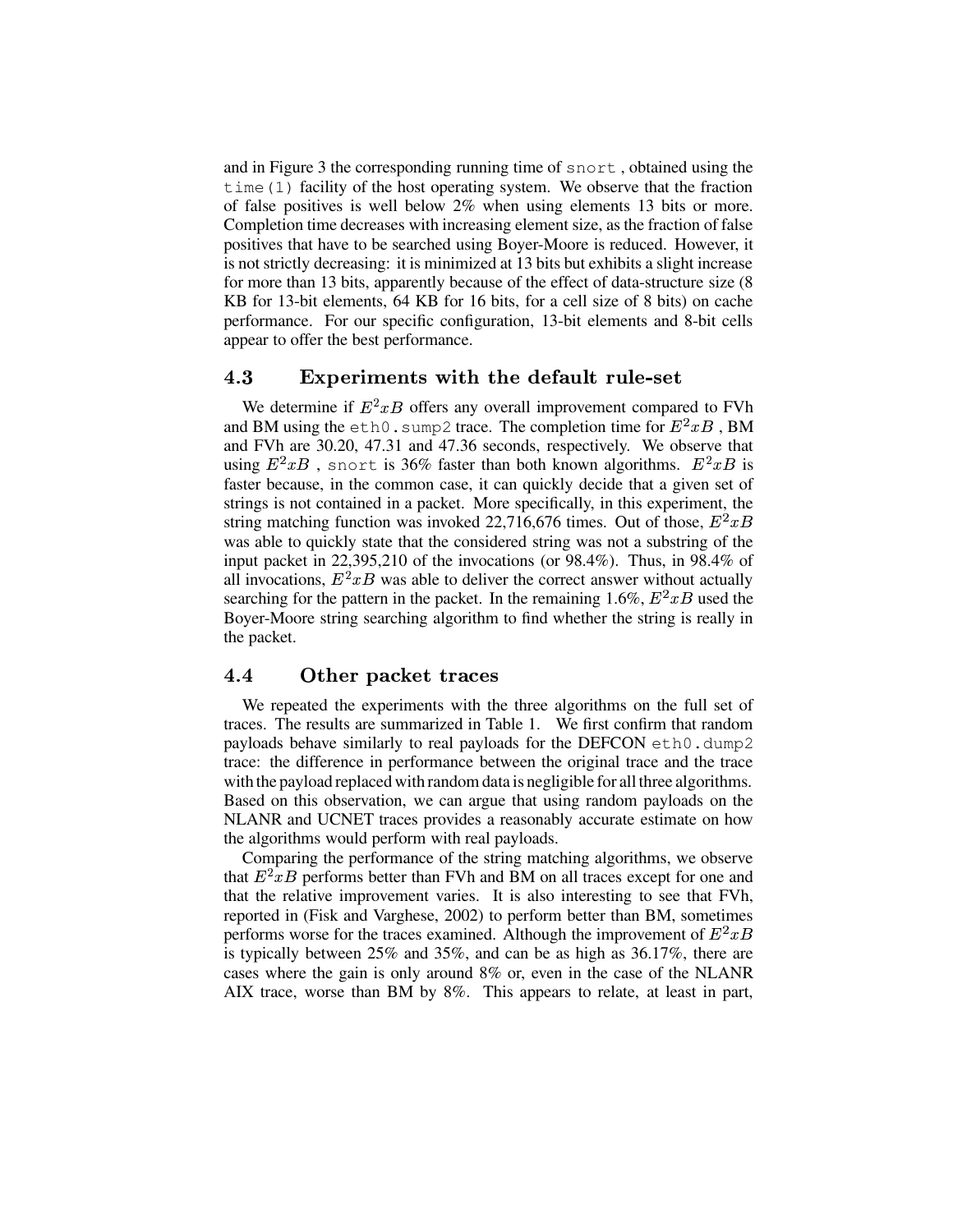| <b>Trace characteristics</b> | <b>Running time</b> |         |         |           |            |         |          |
|------------------------------|---------------------|---------|---------|-----------|------------|---------|----------|
| trace name                   | ID                  | nr. of  | avg.pkt | <b>BM</b> | <b>FVh</b> | $E^2xB$ | $\%$     |
|                              |                     | packets | (bytes) | (sec)     | (sec)      | (sec)   |          |
| $eth0.$ dump $2$             | D.02                | 1035736 | 835     | 47.31     | 47.36      | 30.20   | $+36.17$ |
| $eth0.$ dump2.r              | D.02.R              |         |         | 46.35     | 46.60      | 29.77   | $+35.77$ |
| eth0.dump4                   | D.04                | 595267  | 1481    | 14.11     | 56.24      | 9.81    | $+30.47$ |
| eth0.dump8                   | D.08                | 497302  | 1111    | 9.79      | 41.51      | 6.74    | $+31.15$ |
| webtrace                     | W <sub>0</sub>      | 1188660 | 761     | 345.60    | 300.86     | 274.51  | $+8.76$  |
| <b>NLANR IND</b>             | N.IND               | 2254931 | 703     | 93.53     | 83.8       | 62.04   | $+25.97$ |
| <b>NLANR MRA</b>             | N.MRA               | 2760531 | 760     | 137.39    | 122.40     | 89.07   | $+27.23$ |
| <b>NLANR AIX</b>             | N.AIX               | 1624223 | 364     | 13.17     | 14.00      | 14.26   | $-8.28$  |
| UCNET 0000                   | UC.00               | 1564131 | 422     | 103.93    | 82.35      | 66.84   | $+18.83$ |
| <b>UCNET 0100</b>            | UC.01               | 2245938 | 413     | 108.69    | 84.20      | 62.54   | $+25.72$ |

Table 1. Completion time of snort with different string matching algorithms – all traces

|       |       | $\%$  | $\%$  | avg  |                |       | $\%$  | $\%$  | avg  |
|-------|-------|-------|-------|------|----------------|-------|-------|-------|------|
| trace | rules | pkts  | bytes | pkt  | trace          | rules | pkts  | bytes | pkt  |
| D.02  | 60    | 21.13 | 35.53 | 1336 | W <sub>0</sub> | 103   | 56.47 | 33.41 | 419  |
|       | 62    | 21.18 | 36.20 | 1358 |                | 107   | 0.53  | 0.31  | 410  |
|       | 66    | 54.09 | 26.45 | 388  |                | 820   | 42.99 | 66.28 | 1092 |
| D.04  | 13    | 24.71 | 24.90 | 1472 | UC.00          | 36    | 15.81 | 13.52 | 316  |
|       | 32    | 73.98 | 74.60 | 1473 |                | 38    | 7.44  | 6.42  | 320  |
| D.08  | 13    | 24.82 | 24.84 | 1093 |                | 60    | 18.85 | 16.63 | 326  |
|       | 32    | 74.83 | 74.91 | 1092 |                | 62    | 5.35  | 6.58  | 456  |
| N.AIX | 28    | 87.63 | 92.20 | 330  |                | 68    | 12.71 | 10.13 | 295  |
|       | 36    | 5.56  | 2.84  | 160  |                | 101   | 16.89 | 24.86 | 545  |
| N.IND | 36    | 4.98  | 5.25  | 692  |                | 102   | 9.62  | 10.47 | 402  |
|       | 38    | 40.07 | 30.31 | 495  |                | 820   | 4.79  | 3.76  | 290  |
|       | 60    | 30.82 | 36.90 | 785  | UC.01          | 36    | 11.54 | 9.51  | 296  |
|       | 62    | 8.38  | 9.22  | 721  |                | 38    | 5.75  | 4.78  | 299  |
| N.MRA | 60    | 43.72 | 44.04 | 713  |                | 60    | 42.71 | 39.91 | 336  |
|       | 61    | 9.82  | 9.96  | 718  |                | 61    | 5.35  | 4.76  | 320  |
|       | 62    | 13.89 | 14.17 | 722  |                | 68    | 7.35  | 5.70  | 279  |
|       | 63    | 14.04 | 13.90 | 701  |                | 101   | 10.42 | 17.33 | 599  |
|       | 101   | 6.16  | 5.80  | 667  |                | 102   | 7.68  | 10.09 | 473  |

Table 2. Analysis of rule-set invocations (rules rarely triggered are not presented)

to differences in the packet size distribution: the average packet size is 835 bytes for the DEFCON eth0.dump2 trace and 364 bytes for the NLANR AIX trace. For larger packets, snort spends more time in string matching, and  $E^2xB$  offers significant benefits, while for smaller packets, snort spends less time in string matching, and  $E^2 x B$  is less useful. On the other hand, results can be very different for traces with similar packet size statistics. For example, the average packet size for webtrace and MRA are 761 and 760 bytes, respectively, but the gain of  $E^2xB$  is 8.76% and 27.23%, respectively. More detailed analysis is therefore needed to understand the benefits of our approach.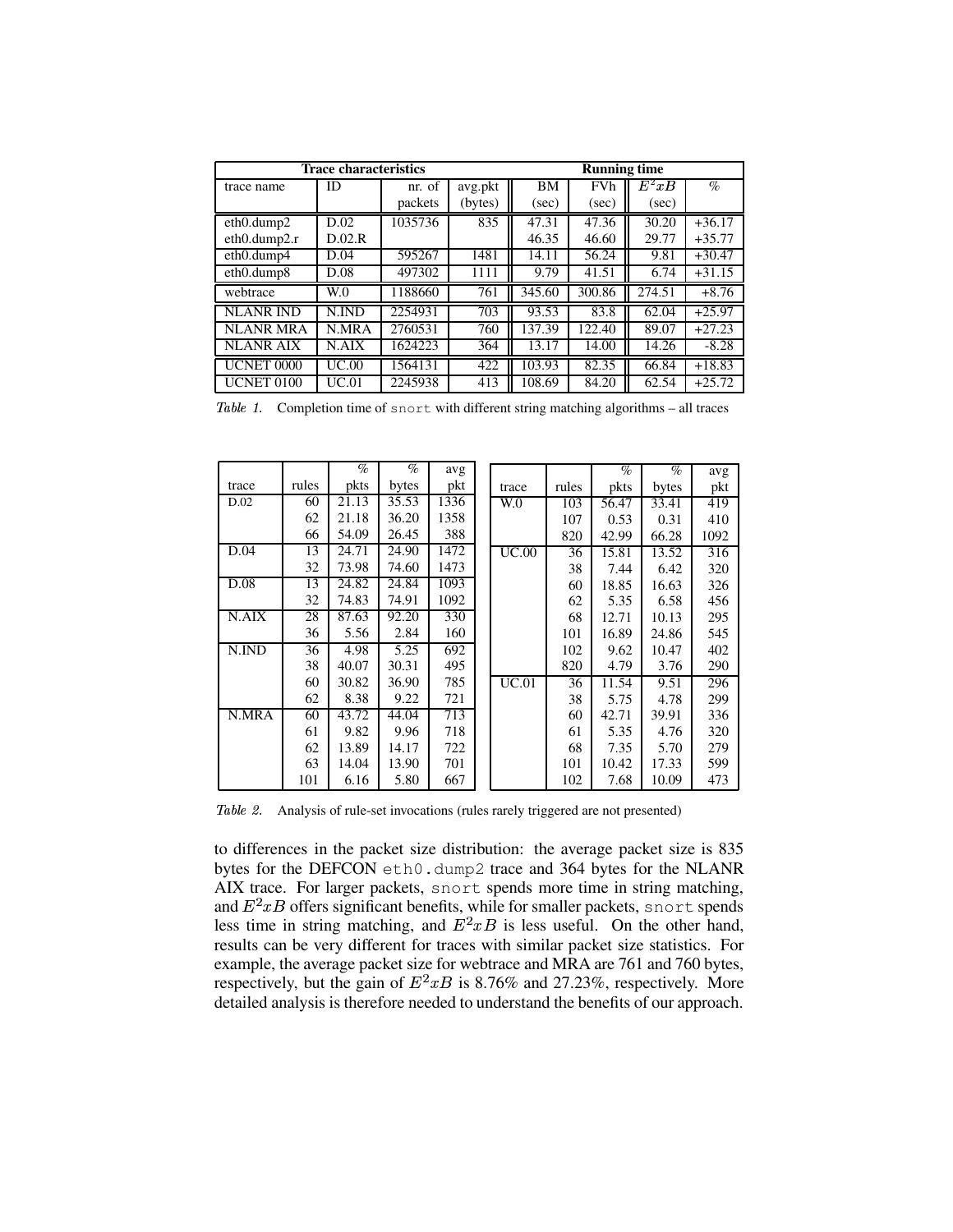

We obtain processor-level statistics of executed instructions and L2 data cache misses for each trace using the brink/abyss toolkit which collects data from the Pentium performance counters (Sprunt, 2002). The results are presented in Figures 4 and 5. We observe that the number of instructions for  $E^2xB$  is significantly smaller in all cases except for the AIX trace. The reduction in L2 data cache misses is relatively small compared to the reduction in executed instructions. For example, for the W.0 trace (Web-traffic)  $E^2xB$ has 30% less instructions but a slighly higher number of cache misses. This explains the relatively small overall performance gain (rougly 8%) for  $E^2xB$ on this trace.

To further understand the differences in the results, we instrumented snort to provide a trace of the chain headers and content rules invoked for each packet. The results for all packet traces are presented in Table 2. We observe that the string matching workload for different traces varies significantly. For instance, for the AIX trace 87.6% of the packets are checked against only 28 rules, while for the Web trace 56.4% of the packets are checked against 103 rules, and 43% against 820 rules. Considering these statistics, it appears that  $E^2xB$  offers larger improvements in cases where a large fraction of packets are checked against 30 to 100 content rules (as in the IND, MRA and all DEFCON traces). This also indicates that it may be necessary to consider hybrid algorithms, especially in cases where there is either a very small or very large number of rules applying to a significant fraction of packets. In such cases,  $E^2 x B$  may not perform as well as BM when the number of content rules in a chain header is very small or the Aho-Corasick algorithm used in FVh when the number of content rules per chain header is large.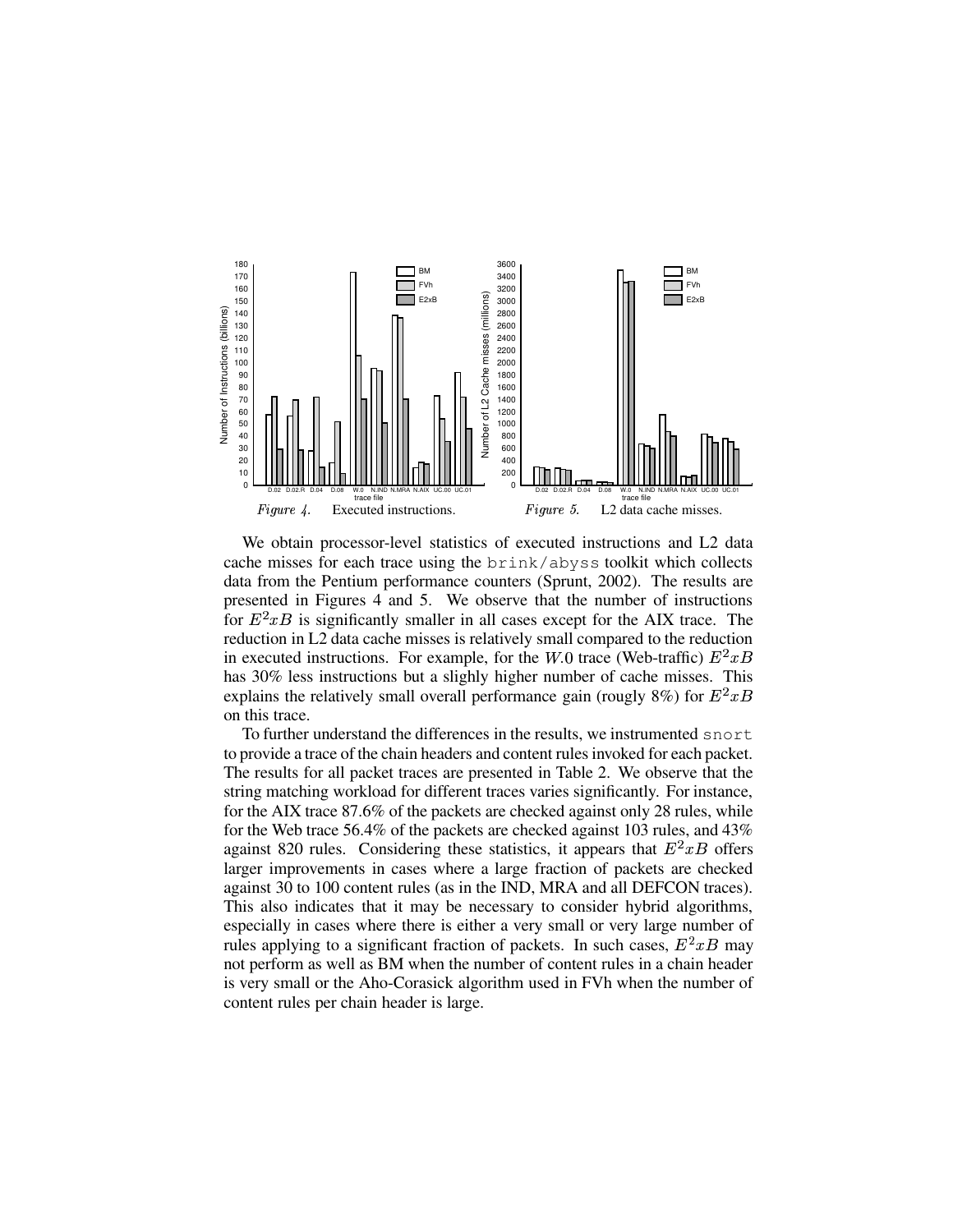

Figure 6. Off-line performance measurements of  $E^2xB$  and FVh.

Although the details of such a hybrid algorithm are beyond the scope of this paper, we run a simple experiment to confirm that the cost of  $E^2xB$  is higher than BM for small sets of content rules and higher than Aho-Corasick for large sets of content rules. For this, we measure algorithm performance *off-line* e.g., as an isolated standalone program, with random inputs checked against a set of random rules. We fix the input size at 1500 bytes and obtain the average number of cycles for each input "packet" for different numbers of rules. Each rule is assumed to be a 20-bytes string. The results are presented in Figure 6 (left). We see that  $E^2 x B$  is indeed more expensive than FVh for less than 20 rules, and that the relative performance benefits are maximized at around 700-1000 rules. After a certain point, the cost of  $E^2xB$  rises sharply, possibly due to the joint effect of increasing false-match rates *per-packet* and capacity misses (due to the size of the rule-set). We also run the same experiment with the input size set to 64 and 512 bytes, and compute the ratio of the average number of cycles consumed per-packet of  $E^2 x B$  over FVh. These results are presented in Figure 6 (right). As expected, the relative benefits of the two algorithms and the ranges in which they perform better depend a lot on packet size. Experimentation with the actual NIDS and a more realistic traffic model and rule-set (or rule-set model) is, therefore, required to obtain the right thresholds for such a hybrid algorithm. Beyond the hybrid algorithm, these results also provide some insights on the scalability of different algorithms:  $E^2xB$  appears to cover a reasonable range of rule-set sizes that is likely to be sufficient as NIDS rulesets continue to increase in size.

# 4.5 Different architectures

We repeat the experiments on a system with a 1 GHz Pentium 3 processor and a 512 KB L2 cache. The results for the Pentium 3 are presented in Figure 7. We see that the gain for  $E^2xB$  is slighly higher on the Pentium 3 compared to the Pentium 4, with the proportion of the gain roughly consistent for the different traces. When comparing the performance of the P3 vs. the P4 system, the results may appear somewhat surprising: the P3 is almost always faster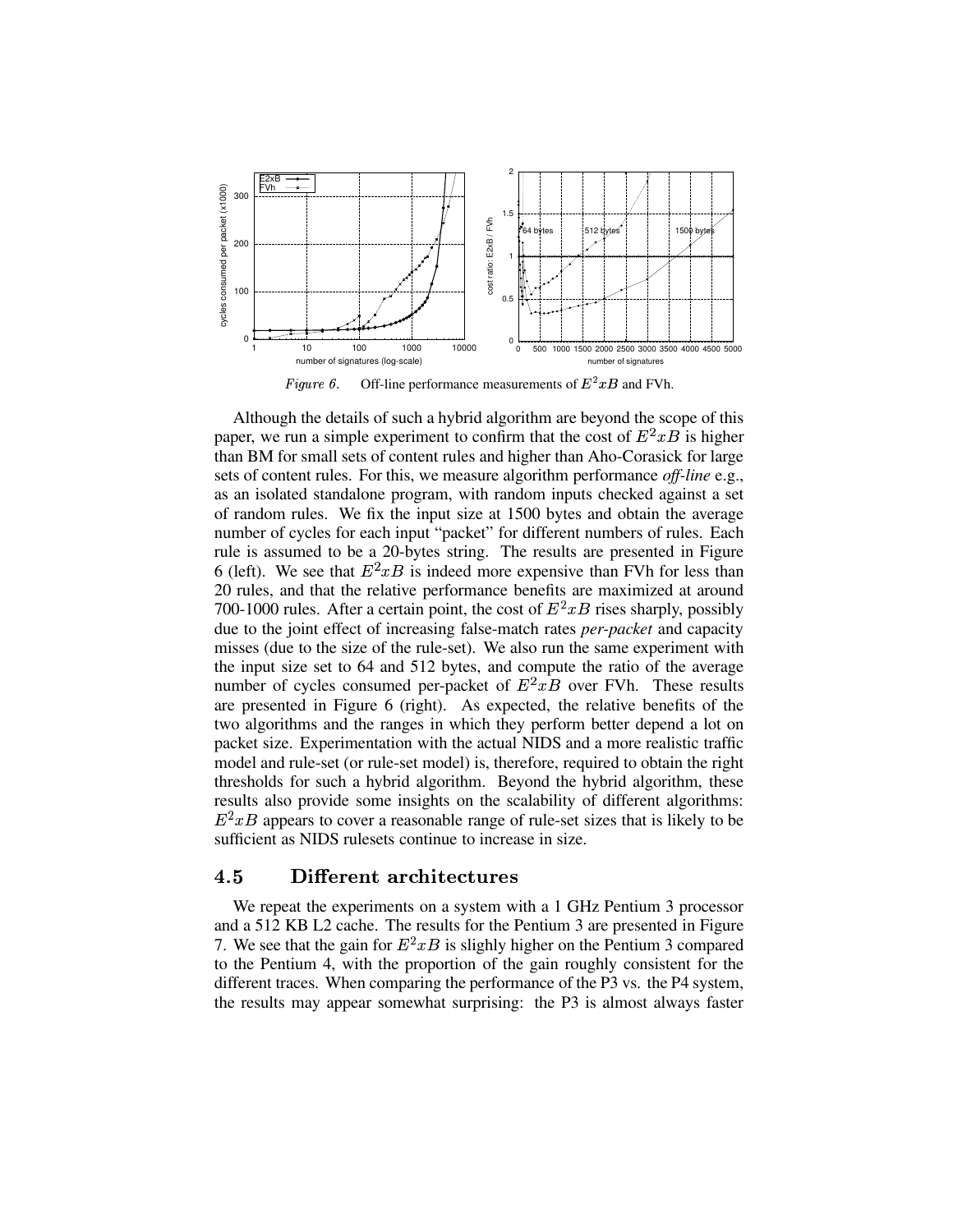

than the P4, as shown in Figure 8. This happens because the P3 has a 512 KB cache and the P4 we used has a 256 KB cache. For the Webtrace which has the highest memory usage among all traces, the P3 is almost 4 times faster than the P4. Besides highlighting the importance of considering the underlying system architecture when designing (and deploying) NIDSes, this experiment also demonstrates the great care needed in evaluating NIDS performance, as the results can be very sensitive to the environment.

# 5. Summary and concluding remarks

We have studied the performance of NIDS string matching algorithms, and presented the design  $E^2 x B$ , a new algorithm for NIDS string matching. Using an extensive set of packet traces, we have evaluated  $E^2xB$  against existing algorithms. Our results show that in most cases  $E^2 x B$  offers significant overall improvement in NIDS performance. We have shown realistic cases in which our approach improves performance by as much as 37%. The impact of  $E^2xB$  appears to relate to the packet size distribution and the number of string matching rules invoked per packet: small packets and very small or very large sets of rules per packet reduce the effectiveness of  $E^2 x \overline{B}$ . For medium-size rule-sets,  $E^2 x B$  appears to be much faster than existing algorithms. These results point to the need for a hybrid algorithm, with  $E^2xB$  covering a range of medium-size rulesets. Determining the details of such a hybrid algorithm, including exact thresholds will be the subject of future work.

Our results also allow for some more general observations to be made on the performance as well as modelling, analysis and benchmarking of NIDSes: we have found that results are very sensitive to traffic and NIDS host processor and that random payloads behave similarly to real payloads. We expect these results to be useful towards more effective NIDS benchmarking and design.